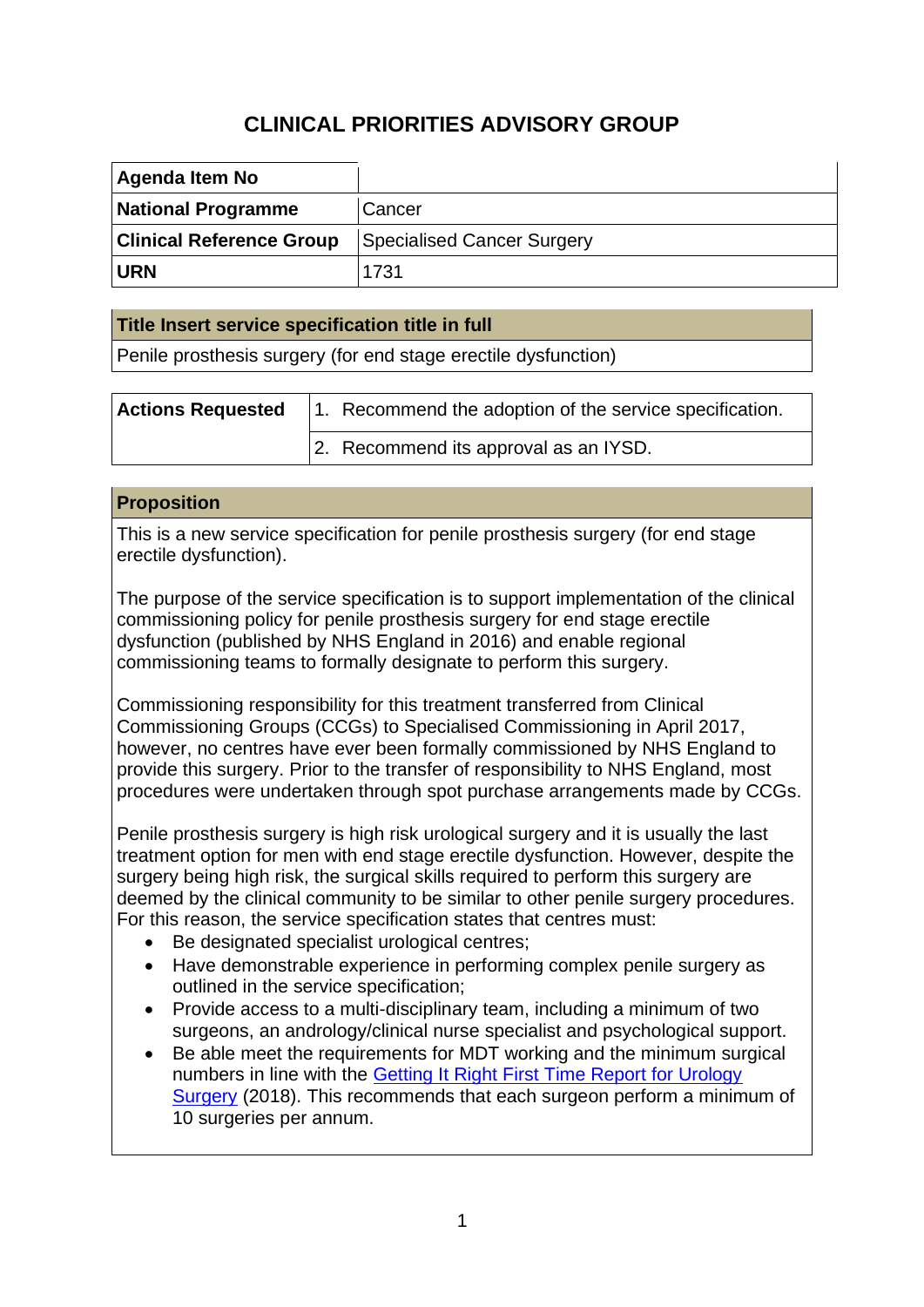Regional commissioning teams will be expected to undertake a local provider selection process. Based on current activity levels, it is anticipated that there may need to be somewhere between  $10 - 15$  centres across England. This will however be for regional commissioning teams to determine based on their individual geographies and local provider expertise.

| The committee is asked to receive the following assurance: |                                                                                                                                                                                                                                                                                                                                           |  |  |  |
|------------------------------------------------------------|-------------------------------------------------------------------------------------------------------------------------------------------------------------------------------------------------------------------------------------------------------------------------------------------------------------------------------------------|--|--|--|
| 1.                                                         | The Head of Clinical Effectiveness confirms the proposal has completed the<br>appropriate sequence of governance steps and includes where necessary an:<br><b>Evidence Review; Clinical Panel Report</b>                                                                                                                                  |  |  |  |
| 2.                                                         | The Head of Acute Programmes / Head of Mental Health Programme<br>confirms the proposal is supported by an: Impact Assessment; Stakeholder<br>Engagement Report; Consultation Report; Equality Impact and Assessment<br>Report; Service specification Proposition. The relevant National Programme<br>of Care has approved these reports. |  |  |  |
| 3.                                                         | The Director of Finance (Specialised Commissioning) confirms that the impact<br>assessment has reasonably estimated a) the incremental cost and b) the<br>budget impact of the proposal.                                                                                                                                                  |  |  |  |
| 4.                                                         | The Clinical Programmes Director (Specialised Commissioning) confirms that<br>the service and operational impacts have been completed.                                                                                                                                                                                                    |  |  |  |
| 5.                                                         | The Director of Nursing (Specialised Commissioning) confirms that the<br>proposed quality indicators have been adequately defined.                                                                                                                                                                                                        |  |  |  |

| The following documents are included (others available on request): |                                              |  |  |
|---------------------------------------------------------------------|----------------------------------------------|--|--|
| $\overline{1}$ .                                                    | Service specification proposition            |  |  |
| 2.                                                                  | <b>Consultation Report</b>                   |  |  |
| 3.                                                                  | Evidence Summary (where completed)           |  |  |
| 4.                                                                  | Clinical Panel Report (where completed)      |  |  |
| 5.                                                                  | <b>Equality Impact and Assessment Report</b> |  |  |

## **Considerations from review by Rare Disease Advisory Group**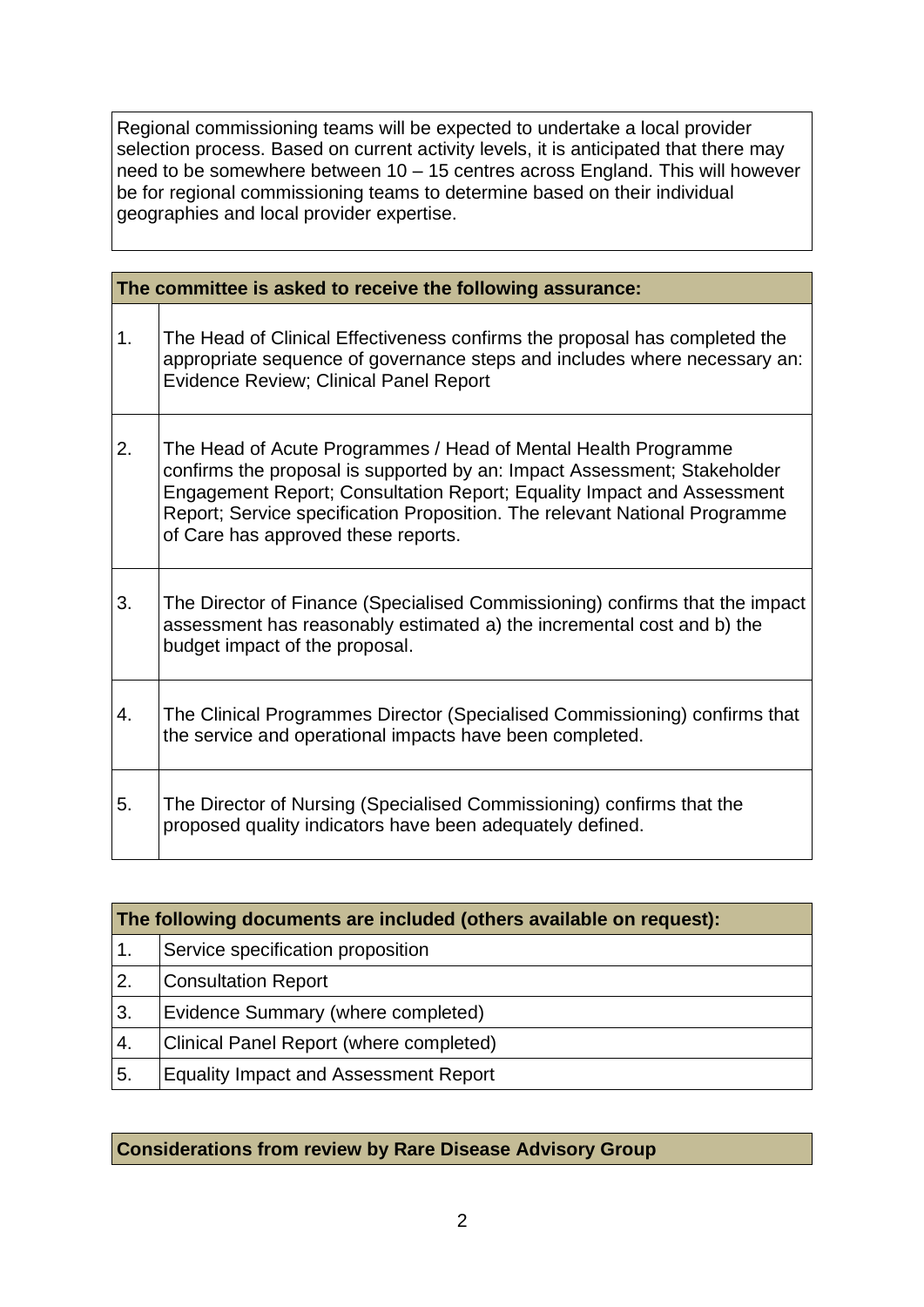## **Pharmaceutical considerations**

Not applicable.

### **Considerations from review by National Programme of Care**

#### **POC Board support**

1) The proposal received the full support of the Cancer Programme of Care on Tuesday 3rd March 2020.

### **Benefit of Service Specification:**

The service specification aims to:

- Clarify the service standards required for providers to perform penile prosthesis surgery;
- Enable regional commissioning teams to select providers to provide this surgery based on the standards outlined in the service specification;
- Enable collection of data on the efficacy and quality of services through the introduction of clinical outcome measures (leading to the development of a specialised services quality dashboard.

#### **Implementation timescale:**

3) A local provider selection process is anticipated. It is anticipated that this may take regional commissioning teams a minimum of 6 months to complete and therefore full implementation of the service specification is not expected till April 2021.